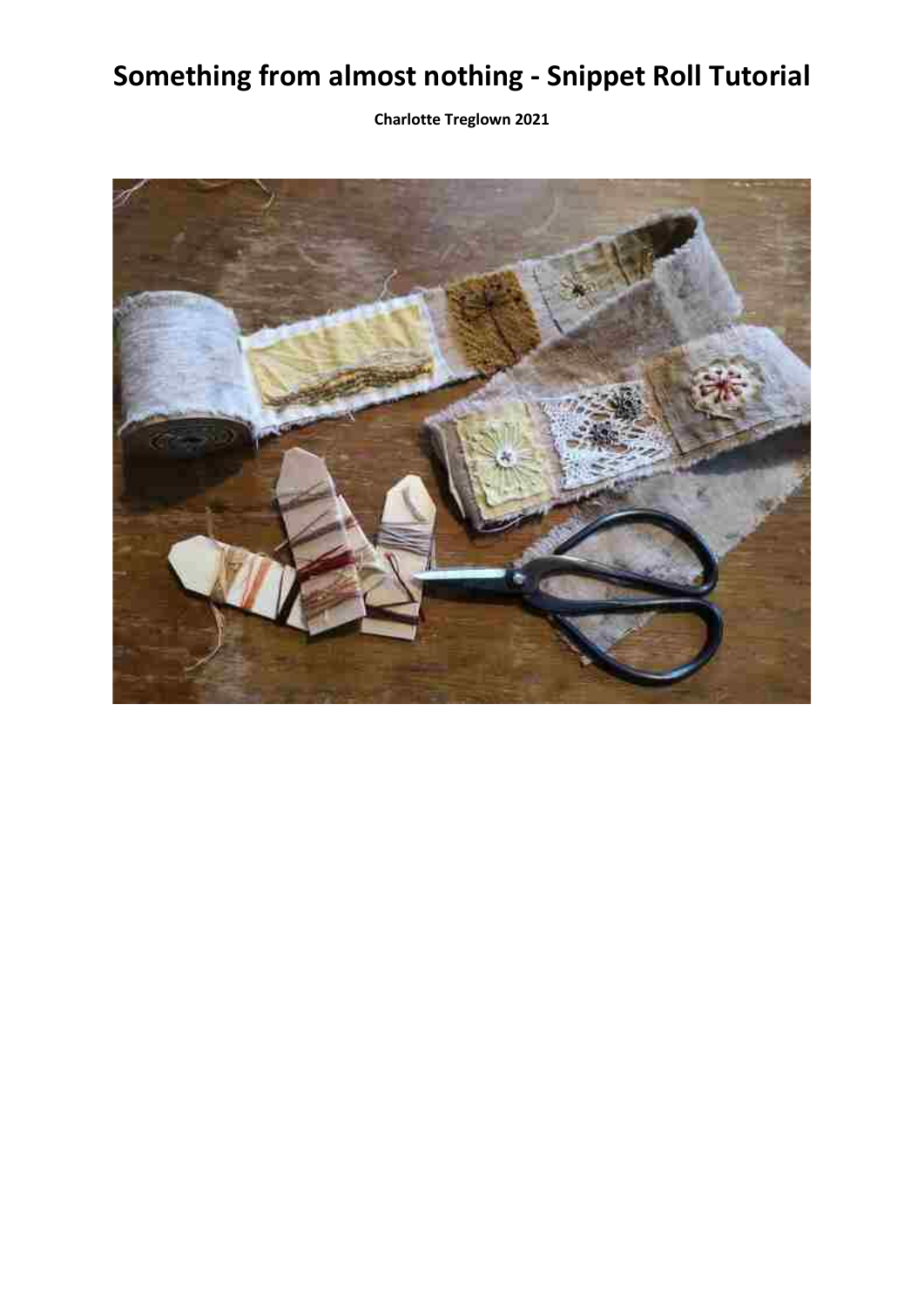In this tutorial I'll show you how to make a lovely little textiles project from a cotton reel and little snippets of fabric.

## **What you will need**

- A cotton reel, a nice big empty vintage one is best, but any one will do
- A strip of wadding (optional)
- A strip of plain fabric such as linen or cotton, not too flimsy
- Needle and threads such as embroidery threads
- Scissors
- Little offcuts of fabric, coloured, plain and printed in colours of your choice
- Buttons and beads



## **What to do**

You can leave any remaining thread on the reel, or remove it (wind it onto a peg or piece of card to use later).



If your reel is like the one on the left in the picture above, and you want your fabric roll to be a little wider than the inside part of the reel, you can pad it out a bit with some wadding. Secure this in place with a couple of stitches.

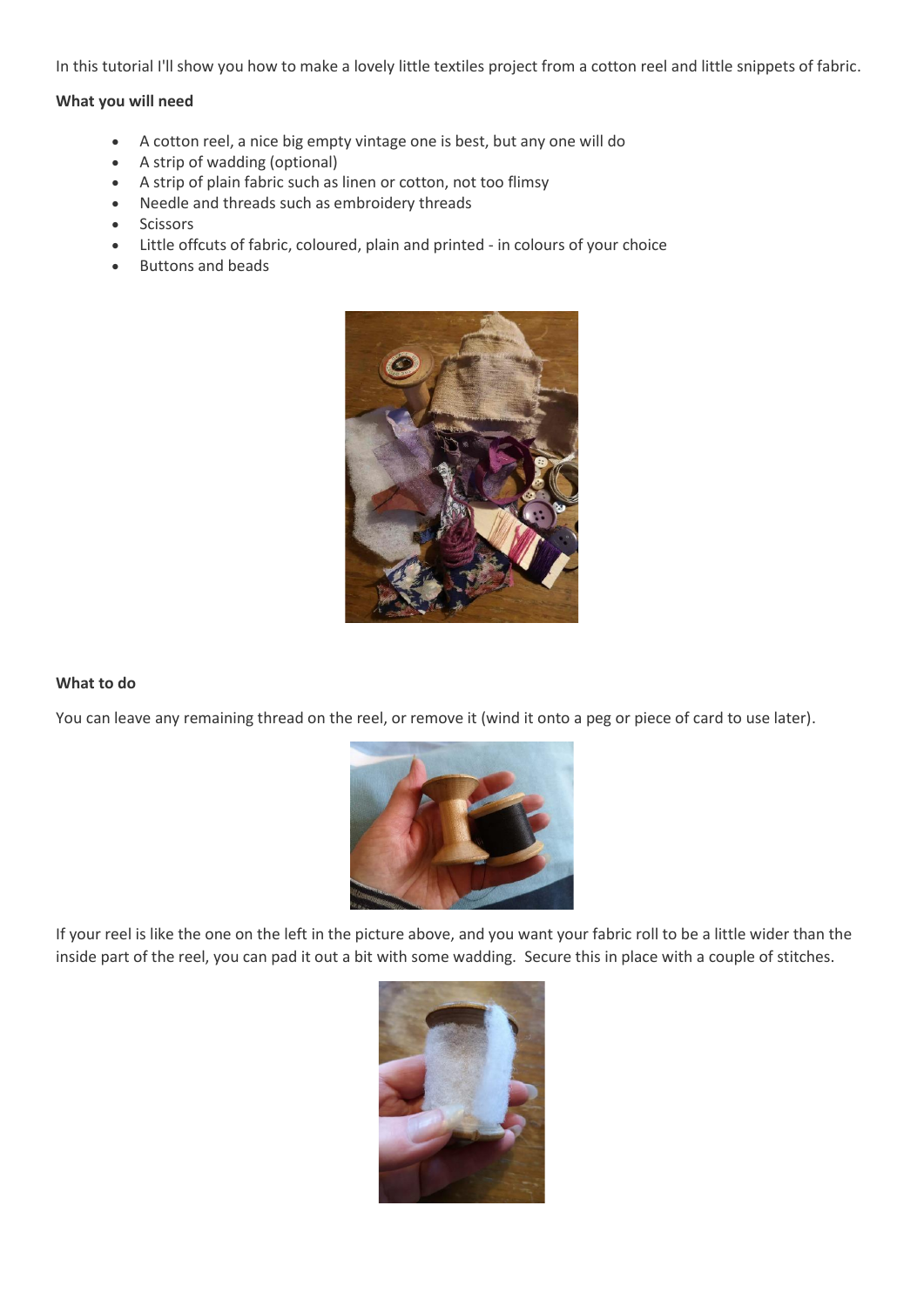Cut or tear a strip of fabric, with its width roughly the height of the reel and attach it as shown, stitch in place. Your fabric strip can be as long or short as you wish, and you can always join more on later.



Now you can add to your strip using your fabric snippets, buttons, beads and threads.

Before you start, think about how you will display your roll. If it's going to be hanging up, you may wish to consider "which way up" your little stitched parts should go!

The pictures below give you some ideas:

- mini landscapes
- plants and flowers
- abstract shapes
- joined scraps, set at angles
- following a printed piece of fabric with stitch





Other ideas include

- adding shells, seaglass and pottery fragments
- incorporating natural found objects such as tiny feathers and seedheads
- adding text, eg stamped letters
- adding recycled bits and bobs fruit netting, string and little pieces of metal or plastic
- adding Suffolk puffs and tiny patchwork pieces

What will you add, and why?